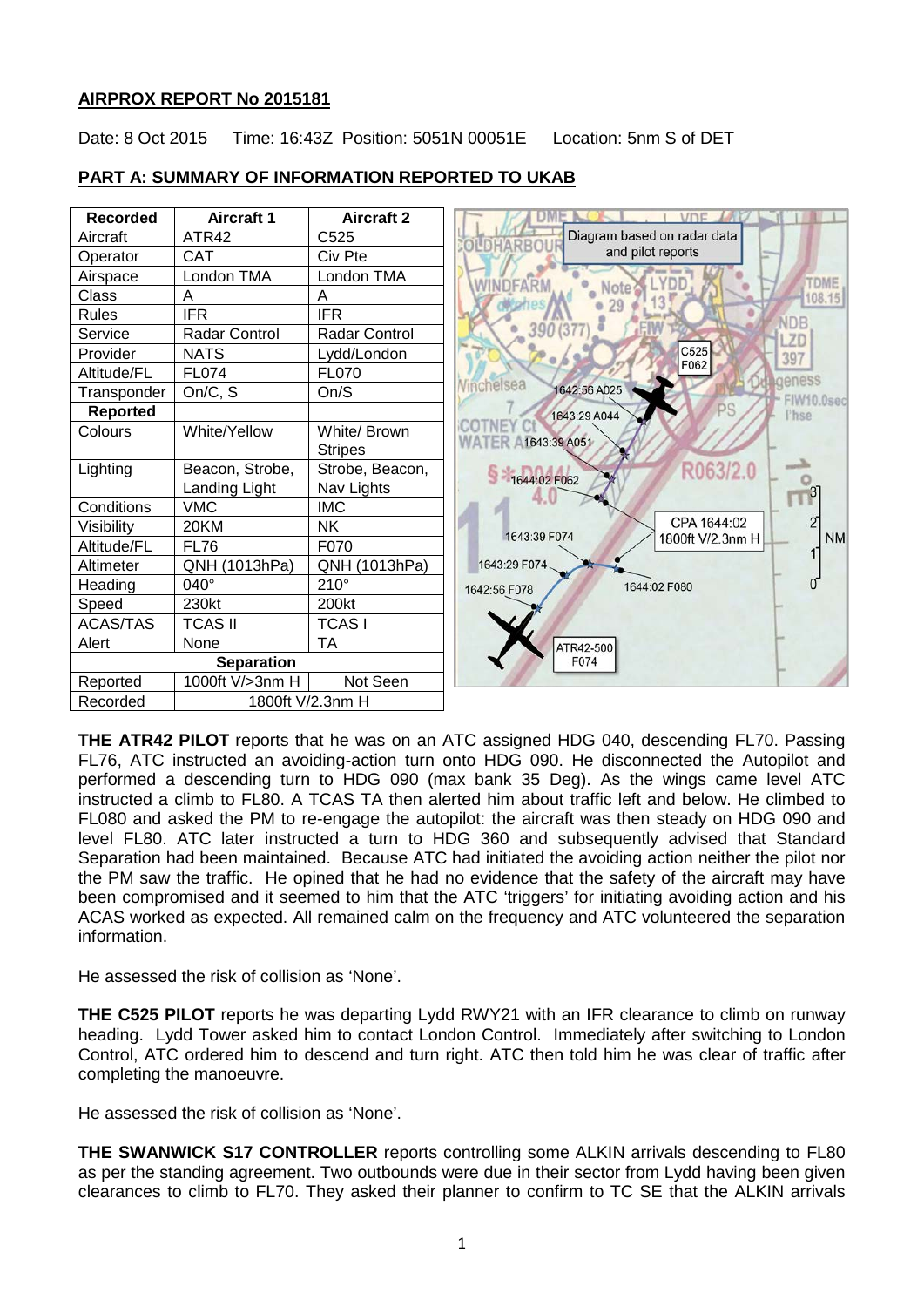would be released for descent subject to the Lydd outbounds as they were aware of a potential confliction. The planner assured them that he had just finished a phone call to TC SE co-ordinating the Lydd outbounds, so they transferred the ALKIN inbounds to TC. When the first Lydd outbound, a C525, got airborne, they were rather wary as they could see that the ATR42 was on a reciprocal track, already speaking to TC, and that should they descend the aircraft further there would be a confliction. They observed the ATR42 descending below FL80, putting it into direct confliction with the C525, who was not yet on their frequency. They alerted their planner who quickly telephoned TC. The assistant telephoned Lydd to ask them to restrict the climb of the C525; unfortunately the aircraft had already left the frequency. The C525 called on frequency climbing to FL70, they gave avoiding action, but did not give traffic information as they considered that it was more important to obtain a read-back of the avoiding action as soon as possible. After this they observed that the TC controller had also issued avoiding action. They did not talk to the pilot about which service they were giving because there were several other aircraft on frequency and they were very distracted - they did what they thought was safest at the time. Another controller took over the sector from them before they had a chance to explain to the C525 what had happened.

# **Factual Background**

The weather at Lydd was recorded as follows:

METAR EGMD 081520Z 24012KT 9999 FEW030 SCT045 15/09 Q1022

### **Analysis and Investigation**

# **CAA ATSI**

At 1636:54, the Area Control (AC) planner had telephoned the Terminal Control (TC) controller to pass traffic information on a C525 that was due to depart Lydd Airport. At 1639:15, the ATR42 (code 5275) pilot reported on the TC frequency descending to Flight level 80. (Figure 1).

At 1642:17, the controller instructed the ATR42 pilot to descend to FL70 and then, at 1642:55, the departing C525 (code 6336) was first observed on radar (Figure 2).



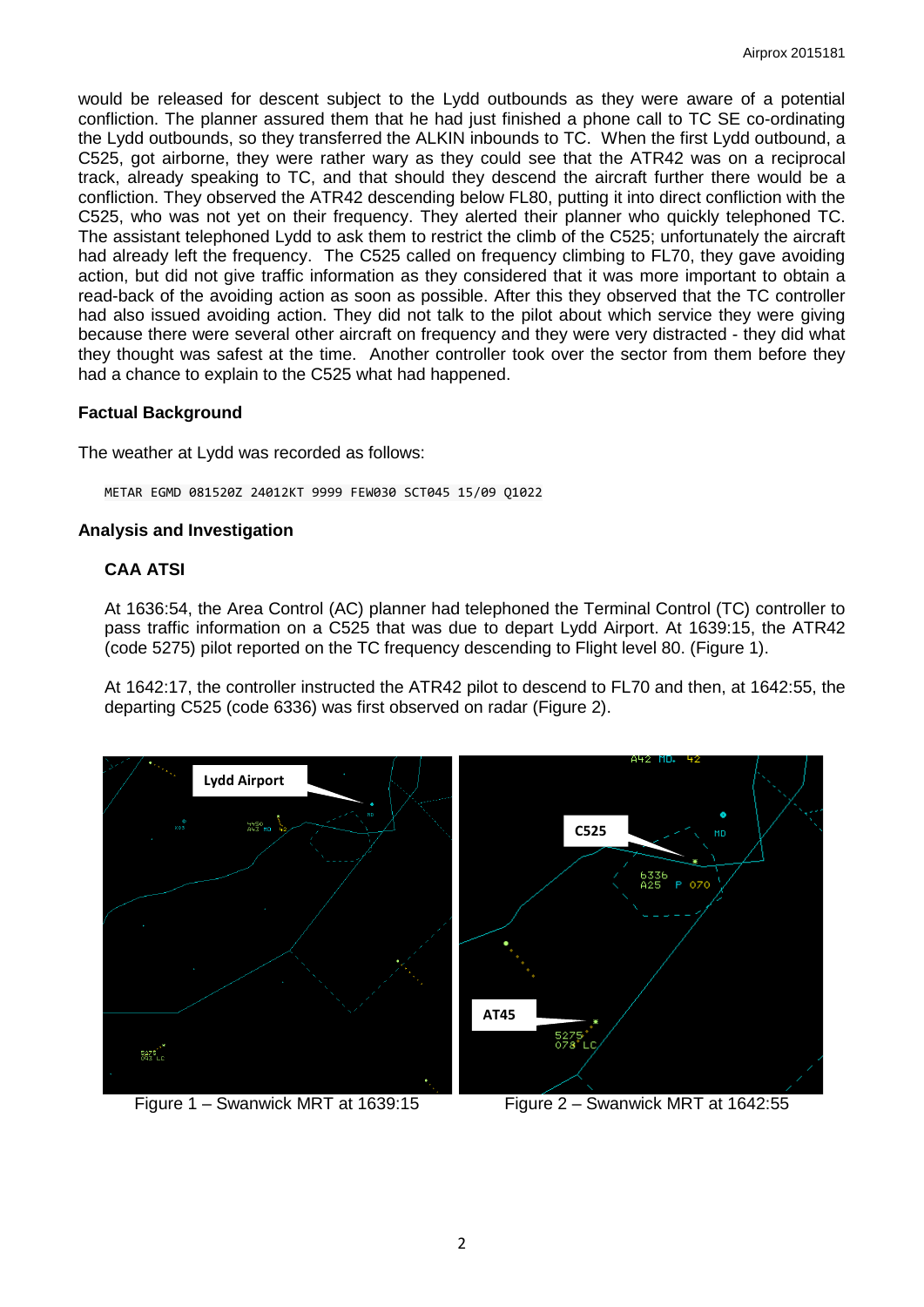At 1643:10, the controller issued an avoiding action turn to the ATR42 pilot onto a heading of 090 degrees. At 1643:28 (Figure 3), the Short Term Conflict Alert activated on the controllers radar screen. This was followed, at 1643:34, by an instruction to the ATR42 pilot to climb to FL80.

At 1643:43, the controller issued traffic information to the ATR42 pilot on the conflicting traffic. CPA occurred at 1644:03, horizontal distance 2.3nm, vertical 1800ft.





Figure 3 – Swanwick MRT at 1643:28 Figure 4 – Swanwick MRT at 1644:03 – CPA

A clearance had been issued by AC to the C525 pilot to join controlled airspace on track to HASTY climbing to FL70 – depicted as the white line in Figure 5 below – and coordinated with the TC controller under whose airspace the C525 would climb. The Planner erroneously stated that the departure would be climbing on track to DVR (to the east) and remain below TC inbound traffic.



Figure 5 - Swanwick MRT depicting the HASTY track from Lydd Airport

The TC controller identified the conflict as soon as the C525 appeared on the radar and took appropriate and effective avoiding action. The controller also advised the AC controller of his actions. Neither ATR42 pilot sighted the traffic, but the avoiding action was complied with immediately and a TCAS TA was also received. Although an Airprox was filed by the ATR42 pilot, standard separation was maintained.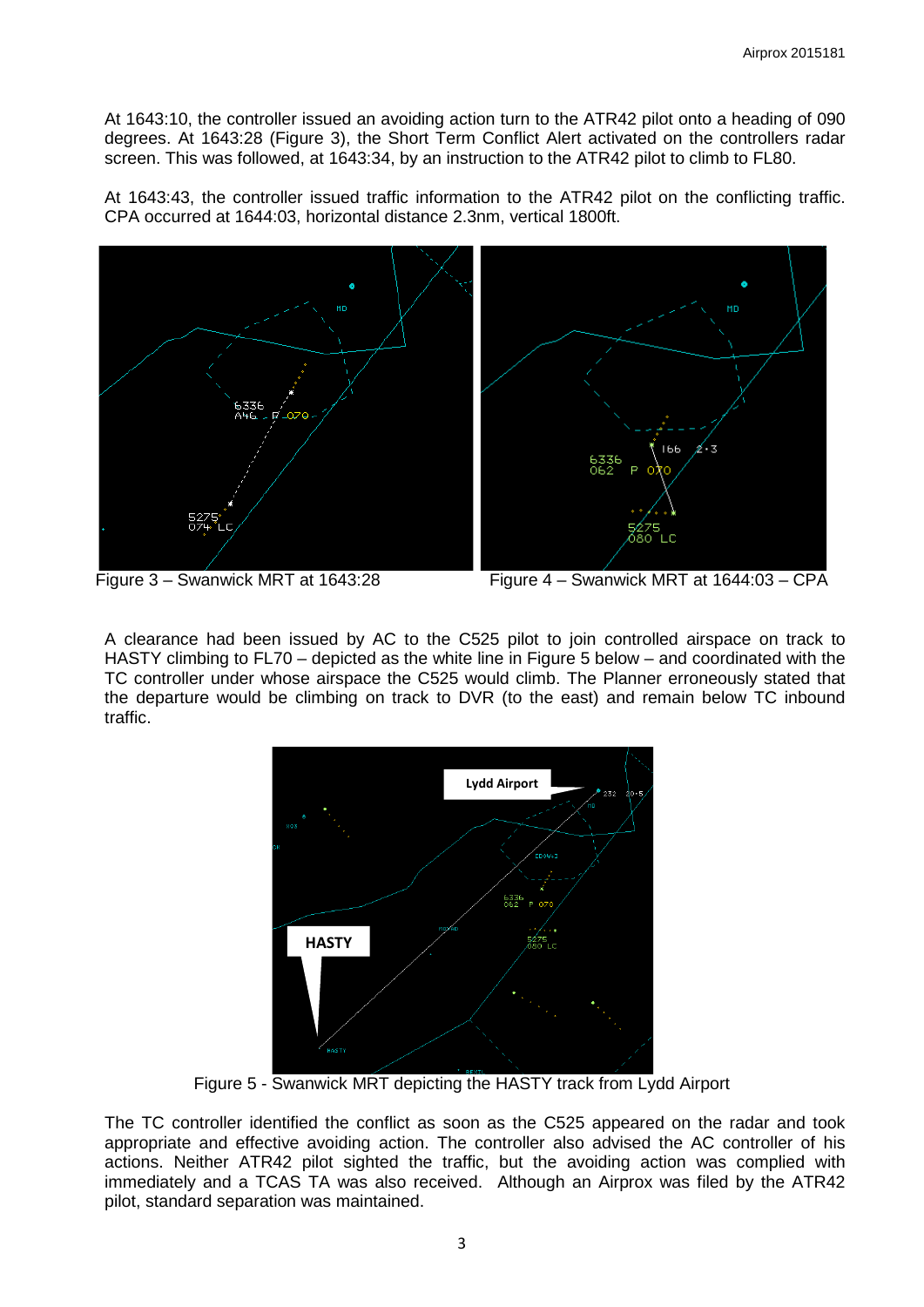Even though the proposed track of the departing C525 had been co-ordinated on a different track in error, the TC controller did not ensure separation between the ATR42 and C525 prior to issuing a descent clearance to the ATR42.

### **NATS Investigation**

The NATS investigation reported that the LTC radar replay, associated RT and telephone calls were reviewed.

A clearance had been issued by S17 to Lydd for the C525 to join controlled airspace on track to Hasty in the climb to FL70. The ATR42, known traffic to S17, was established on TC Timba frequency at FL80. At 16:36:54, AC S17 Planner telephoned TC Timba to pass Traffic Information on the C525. The S17 Planner erroneously stated that the C525 would be joining on track to DVR and would climb underneath the TMA outbounds. TC Timba was also informed of a following Lydd departure also routing to DVR. At 16:41:45, TC Timba instructed the ATR42 pilot to descend to FL70. The C525 first displayed on radar at 16:42:55. TC Timba issued an avoiding action right turn and climb instruction back to FL80 to the ATR42 at 16:43:10. TC Timba telephoned S17 to inform them of their actions. Mode-S data displayed that the C525 exhibited a high rate of climb from departure (in excess of 3000ft/min). The C525 reported onto S17 frequency at 16:43:45 and was immediately issued with avoiding action right turn and descent. The closest point of approach between the C525 and the ATR42 was 1700ft and 2.4nm. Separation was deemed to be maintained. The TC Timba controller apologised on the telephone to the S17 Planner stating that it was the TC Timba controller's fault. ATSI considers that the incorrect telephone information may have contributed to the TC Timba controller's error.

### **UKAB Secretariat**

In Class A (Controlled Airspace) it is the Air Traffic Service Units (ATSU) responsibility to separate all aircraft from each other<sup>[1](#page-3-0)</sup>.

### **Summary**

An Airprox was reported when an ATR42 and a C525 flew into proximity at 1643 on Thursday 8<sup>th</sup> October 2015. The ATR42 was operating under IFR in VMC and the C525 pilot was operating under IFR in IMC, the ATR42 pilot in receipt of a Radar Control Service from the Swanwick TC Timba controller and the C525 pilot in receipt of a Radar Control Service from the Swanwick S17 controller. The ATR42 was instructed to take avoiding action against the C525 that was opposite direction climbing to the same level.

# **PART B: SUMMARY OF THE BOARD'S DISCUSSIONS**

Information available consisted of reports from the pilots of both aircraft, recordings of the relevant RT frequencies, radar photographs/video recordings, reports from the air traffic controllers involved and reports from the appropriate ATC and operating authorities.

The Board's discussion first focussed on the actions of the controllers involved in the incident. ATC members felt that the S17 Controller had transferred the ATR42 to the TC Timba Controller with insufficient or unclear traffic information regarding the S17 Controller's plan for separating the ATR42 and the departing C525. They felt that had this information been relayed to the TC Timba Controller, this would have provided him with enough information to ensure he had the situational awareness not to descend the ATR42 from FL080. They also noted that there had been no accompanying flight progress strip for the C525 to aid the TC Timba Controller's situational awareness; because the TC Timba Controller was only verbally informed of the departing C525 by Lydd, they wondered whether this information had been forgotten by the time the ATR42 had been transferred onto the TC Timba

 $\overline{\phantom{a}}$ 

<span id="page-3-0"></span><sup>1</sup> CAP493, Section 1,Chapter 2, Page 1